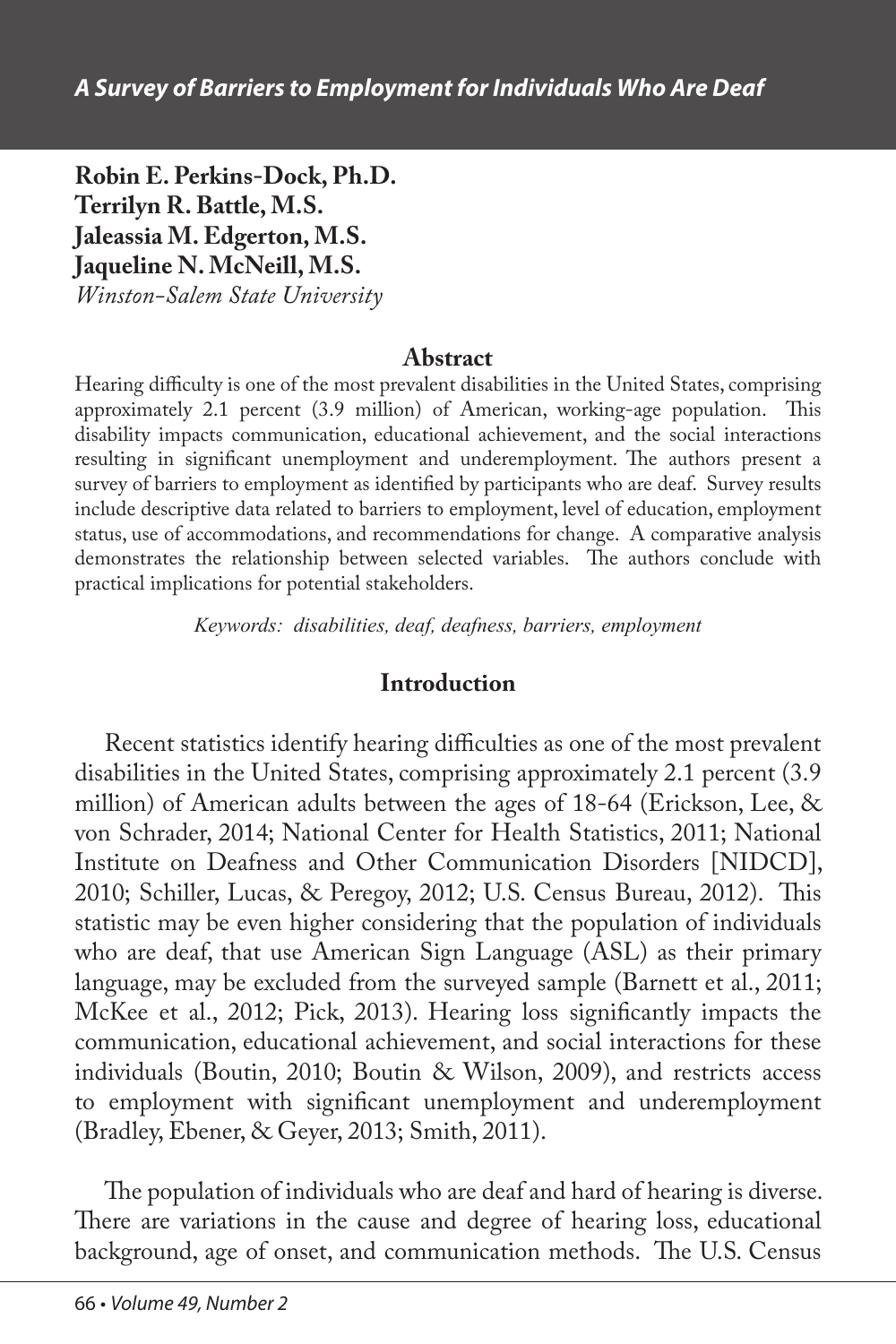Bureau (2012) identifies only "hearing difficulty" in its American Community Survey (ACS) estimates. People who are deaf have hearing loss severe enough that communication and learning are primarily by visual methods. Those who are hard of hearing have mild-to-profound hearing loss and are not restricted to visual methods for communication and learning (Shuler, Mistler, Torrey, & Depukat, 2014). How individuals who are deaf and hard of hearing identify themselves is personal and may reflect identification with the deaf or hard of hearing community, the relative age of onset, or the degree of hearing (Kimmery & Compton, 2014; National Association of the Deaf [NAD], 2014a). For the purpose of this study, participants selfidentified as "deaf" when submitting their completed questionnaires.

Although the Americans with Disabilities Act (ADA) of 1990 mandates hiring practices and provision of reasonable accommodations for all persons with disabilities, research indicates that even with increased professional training, legislative initiatives, and awareness to the needs of employees who are deaf, the employment rate of this population continues to be lower than their peers who can hear (Appelman, Callahan, Mayer, Luetke, & Stryker, 2012; Boutin & Wilson, 2009). Houston, Lammers, and Svorny (2010) found a substantial number of their respondents reported that the ADA requirements and increased legislative benefits often result in lowered employment for individuals who are deaf that lack postsecondary training or education. A study by Bowe, McMahon, Chang, and Louvi (2005) suggested that young people who are deaf may experience possible resistance from employers regarding initial hire, training, promotion, and reasonable accommodations due to employers' perceiving the cost as an undue hardship.

Reasons cited in the literature for occupational difficulties of individuals who are deaf include the inadequate understanding of employers regarding legal mandates and appropriate accommodations (Bowe et al., 2005; Houston et al., 2010; McCrone, 2011), communication difficulties (Haynes, 2014; Houston, et al., 2010), and poor academic preparation (Luft, 2012; Luft & Huff, 2011). The authors present a survey of barriers to employment identified by participants who are deaf. Survey results include descriptive data in the areas of barriers to employment, level of education, employment status, use of accommodations, and recommendations for change. A comparative analysis demonstrates the relationship between selected variables.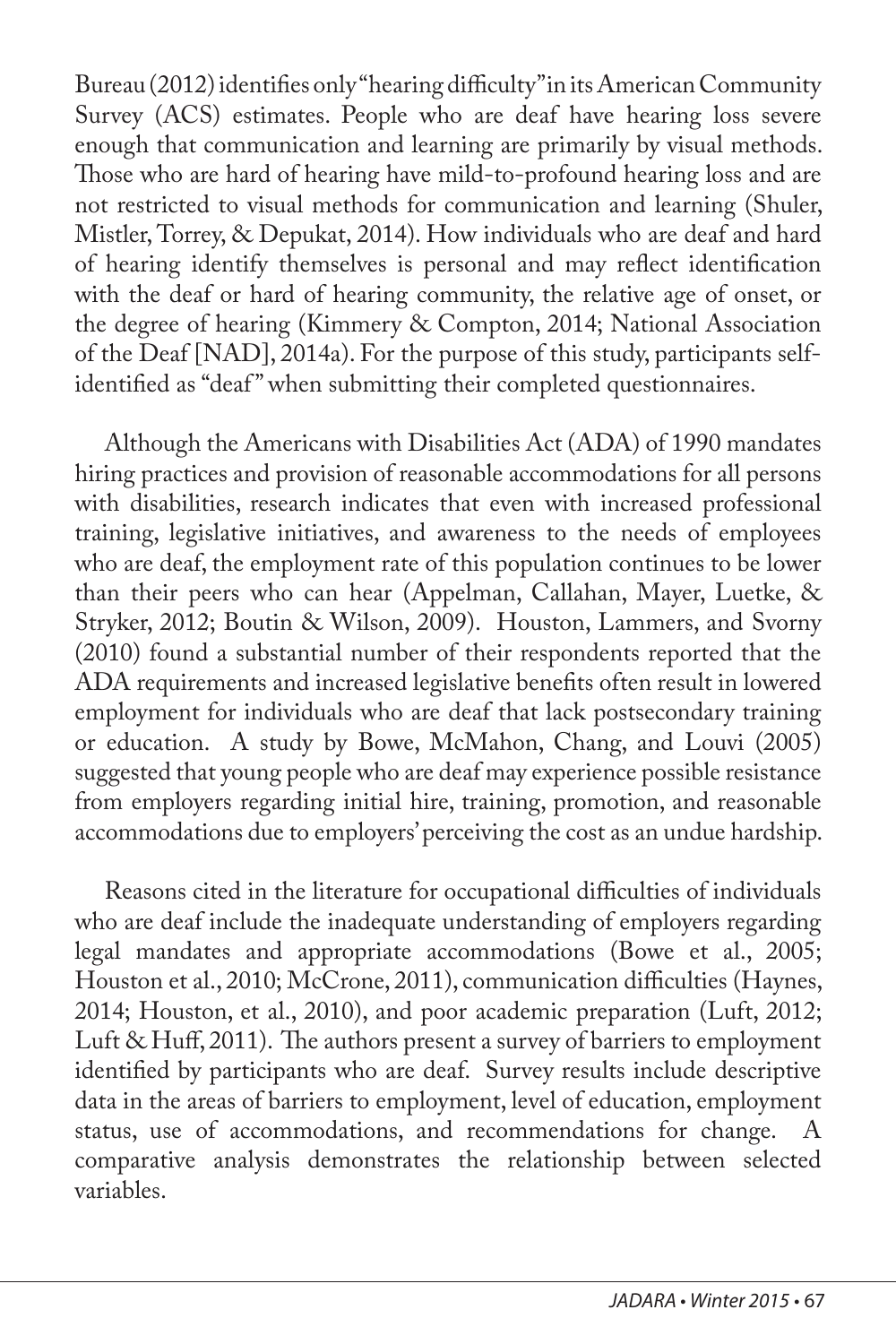### **Reasonable Accommodations**

Accommodation practices with persons who are deaf are a significant factor in employment attainment and retention (Cawthon, Leppo, & pepnet2, 2013; Geyer & Schroedel, 1999; Haynes & Linden, 2012; Scherich & Mowry, 1997). Many employers lack adequate understanding of the accommodation needs and strategies that allow successful work performance of employees who are deaf (Scherich, 1996). Employers may also consider many accommodations for adult workers who are deaf as too costly (Scherich, 1996). Increased knowledge about accommodating this population would increase their workforce participation (Geyer & Williams, 1999; Scherich, 1996).

Reasonable job accommodations for workers with hearing loss may include amplification/clarity technology, assistive listening devices, augmentative and alternative listening devices, Bluetooth technology, and alerting devices (Job Accommodation Network [JAN], 2013a, 2013b; NIDCD, 2011). For individuals who are deaf and communicate primarily through visual modalities, reasonable accommodations may include the provision of qualified sign language interpreters, visual alarms, summary of meeting notes, captioned telephones, video relay services, video remote interpreter/interpreting services, and texting ( JAN, 2013a, 2013b; Jennings, Shaw, Hodgins, Kuchar, & Bataghva, 2010; NAD, 2014b; NIDCD, 2011).

Haynes and Linden (2012) identified telephone aids and assistance from co-workers as the most common accommodations for study participants who are deaf. Their study also discussed effective communication in groups and lack of co-worker support as unmet needs of adult workers who are deaf. Assistance centers like the Job Accommodations Network ( JAN), the regional Disability and Business Technical Assistance Centers (DBTACs), and the state-level Assistive Technology Projects are available to provide assistance and address employer and employee concerns about accommodations for employees with disabilities (Haynes & Linden, 2012; JAN, 2013b).

#### **Communication Difficulties**

Communication difficulties have been a significant contributor to poor employment rates, and continue to be a primary barrier to job maintenance and advancement for the employee who is deaf (Frasier, Hansmann,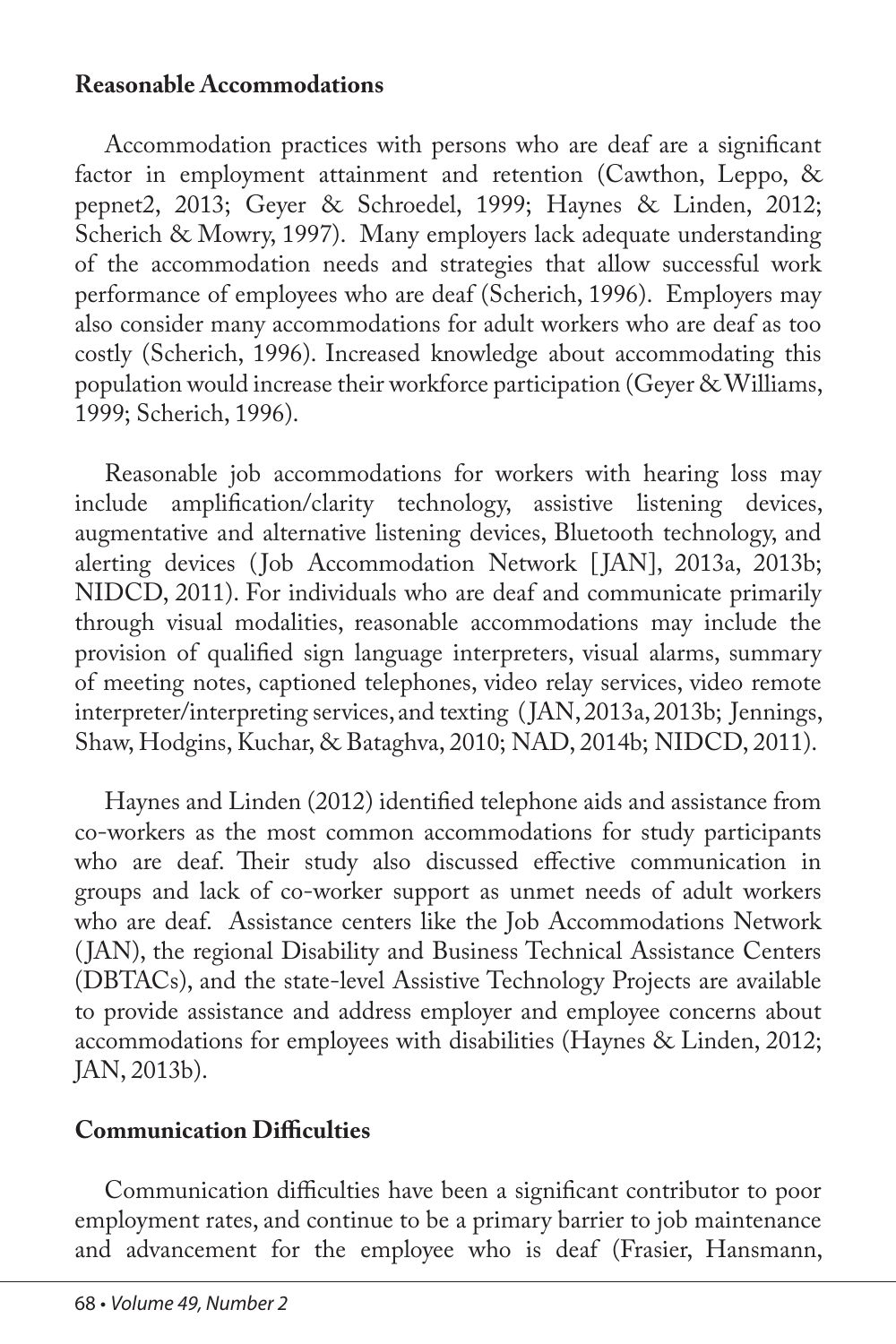& Saladin, 2009; Haynes, 2014; Rosengreen & Saladin, 2010; Shuler et al., 2014). In a study by Rosengreen and Saladin (2010), 100% of their participants identified communication as a significant problem in the workplace setting, and integral to effective job performance. An individual who is deaf may experience communication difficulties interacting with coworkers, supervisors, and customers, depending on the work environment (Foster & MacLeod, 2003; Geyer & Schroedel, 1999). In addition, communication difficulties impact the employee who is deaf in social interactions that occur in work settings (Luft, 2000). In these instances, difficulties with communication may isolate the individual who is deaf, as well as limit their ability to perform their job to the best of their ability (Foster & MacLeod, 2003; Luft, 2000; Shuler et al., 2014).

Reading and writing are often critical to workplace settings (Foster & MacLeod, 2003). Workers who are deaf often lack the ability to communicate effectively in written language due to weak English reading and writing skills that often characterizes individuals who are deaf (Appelman et al., 2012; Dallas Hearing Foundation, 2014; Houston et al., 2010; McKee, Schlehofer, & Thew, 2013). Garberoglio, Cawthon, and Bond (2014) found that higher literacy skills of adult workers who are deaf predicted higher wage earnings. Low written language skills also negatively impacts this population's ability to communicate in written form (Garberoglio et al., 2014), which is a common accommodating process in the workplace (Shuler et al., 2014).

## **Educational Preparation**

The positive effect of postsecondary education on the employment rate and economic status of graduates is prevalent in the literature (Haskins, Holzer, & Lerman, 2009; Williams & Swail, 2005; U.S. Bureau of Labor Statistics, 2013a, 2013b). Research also demonstrates a positive impact of college completion on the career success of individuals who are deaf (Boutin, 2009; Schley et al., 2011; Walter & Dirmyer, 2013). Individuals who are deaf that complete postsecondary training demonstrate higher labor force participation (Walter & Dirmyer, 2013), obtain managerial/professional occupations (Boutin & Wilson, 2009), and obtain jobs with higher salaries (Moore, 2002; Schley et al., 2011; Walter, Clarcq, & Thompson, 2002).

Schley et al. (2011) reported that postsecondary training increases the potential for employment of persons who are deaf and hard of hearing, with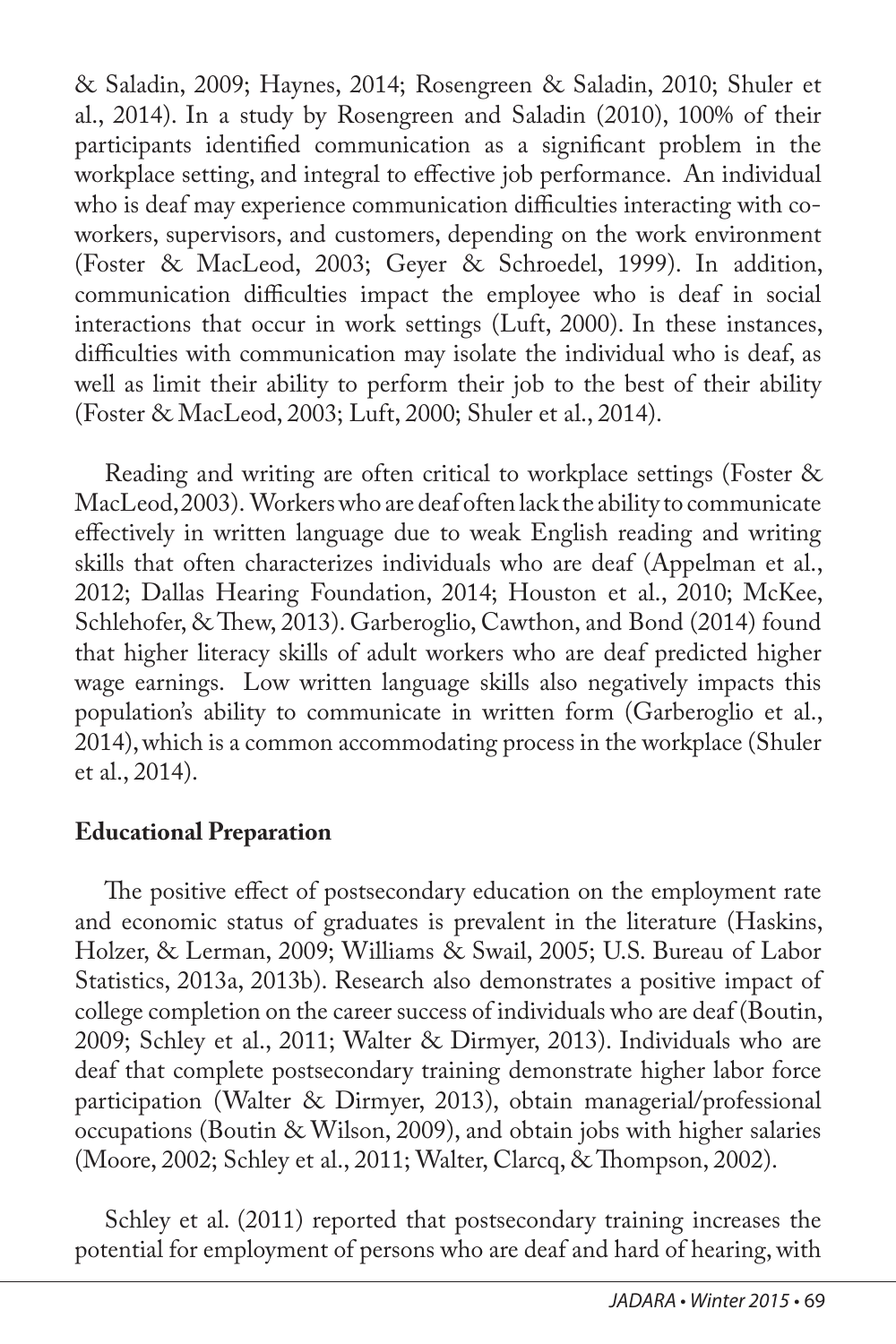graduates earning higher salaries than non-graduates. In a study investigating the effect of postsecondary education on the occupational attainments of adults who are deaf, Welsh and Walter (1988) found positive effects of postsecondary technical training and college degrees on the work lives of persons who are deaf with lower unemployment rates and significantly higher wages.

## **Purpose of the Study**

This study was formulated to investigate the occupational experiences of working-age individuals who are deaf and characteristics of this population that may enhance job attainment and retention. The perceptions of workingage individuals who are deaf regarding barriers to job attainment and retention will be identified, as well as the relationship between characteristics of this population and employment. In addition, the authors hoped to gain insight into possible recommendations for change to assist working-age individuals who are deaf to increase job attainment and retention.

## **Methods**

### **Procedure**

Before conducting the study, Institutional Review Board (IRB) approval was received at the first author's institution, and return of the Survey Questionnaires indicated consent of the study participants. Study participants were identified and mailed the Survey Instrument. Based on the returned survey questionnaires, descriptive data was obtained and analyzed for significant findings.

## **Participants**

Participants for this study included 224 adults (110 females; 114 males) who are deaf from a list of names and addresses provided by the state Council for the Hearing Impaired, the state Association for the Deaf, private and public rehabilitation agencies, state schools for the deaf, and local churches that offer deaf ministry in the metropolitan and surrounding area (120 mile radius) of a city in the southern United States. Participants selfidentified with a disability of deafness by returning the survey packet. Of the 224 surveys that were mailed to potential participants, 156 surveys were returned for a 70% return rate. Since the return of the surveys indicated self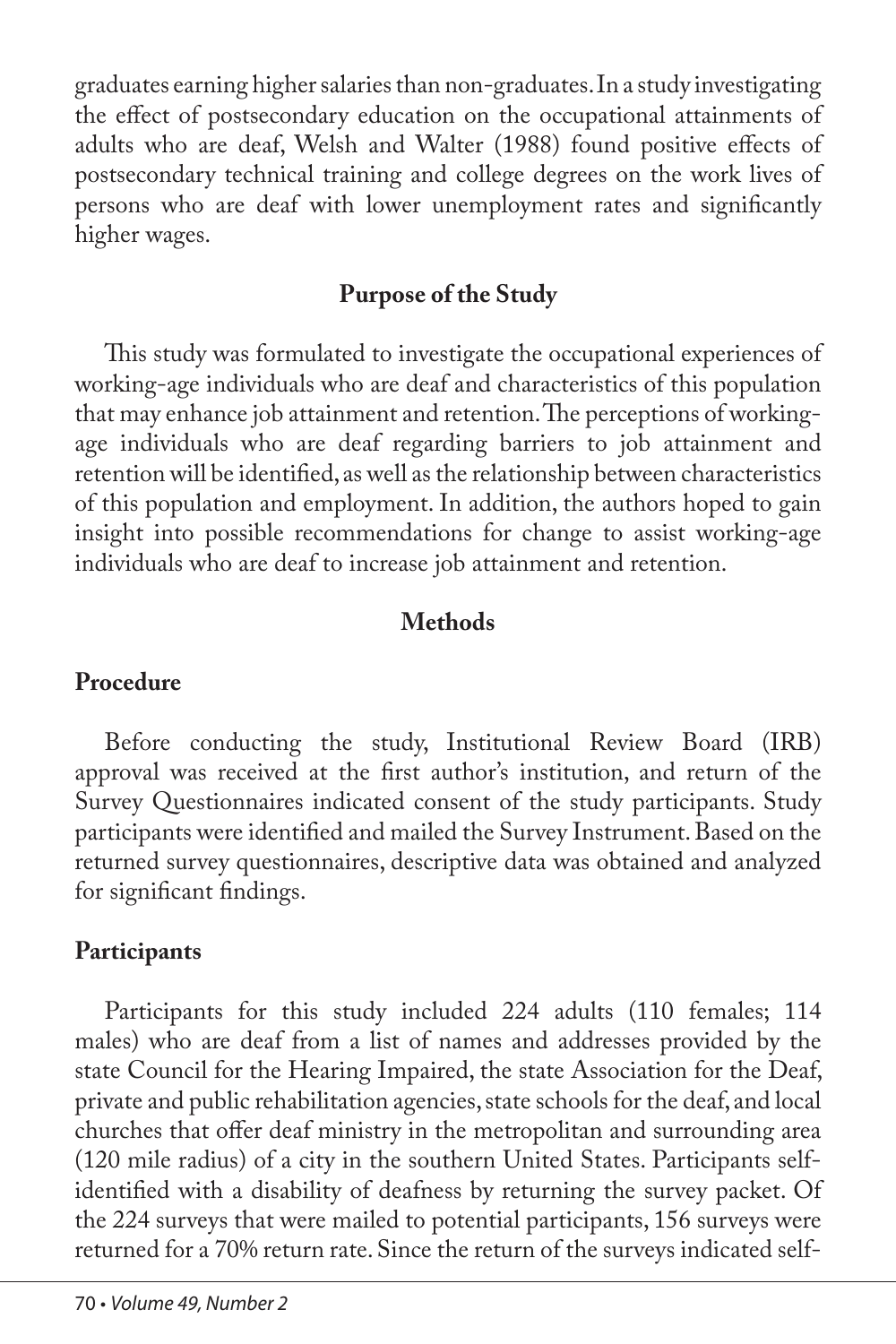identification as deaf, all participants were classified as deaf. One hundred twenty-five (125) surveys were complete and included in the study for a 56% return rate of usable data. In the sample of 125 participants, 54% of the study participants reported being employed (38 males; 30 females).

### **Survey Instrument**

The questionnaire, developed by the first author and primary investigator, was designed based on review of the literature to collect descriptive data relevant to the occupational experiences of working-age individuals who are deaf. The survey instrument was divided into two sections: (1) Demographic Information and (2) Employment Information, and used to gather information about the perceptions toward job attainment and retention. The demographic portion of the survey instrument inquired about the participants' age, gender, educational level, primary communication modality, and employment status. The employment portion of the survey instrument was formulated to survey individuals who are deaf regarding employment history, hiring difficulties, barriers encountered in the workplace, use of assistive technology on the job, use of accommodations on the job, and recommendations for change. Considering that individuals who are deaf are underrepresented in survey research due to telephone access, literacy, language, and sociocultural factors in the deaf community (Graybill et al., 2010), and written surveys often pose access and data validity problems (Graybill et al., 2010; Pollard, 2002; Pollard, Dean, O'Hearn, & Haynes, 2009), the items on the survey instrument were reviewed by a team of relevant experts for readability and ease of understanding. The team of relevant experts included a university professor of a graduate program in deaf education, a teacher of the deaf from a local state school for the deaf, two (2) state vocational rehabilitation consumers who are deaf, and the first author with over 25 years' experience in the field of deafness. The team of experts revised some of the wording on the survey (i.e., changed the word barriers to problems) and concluded that the survey would adequately collect descriptive data appropriate for this study.

## **Results**

# **Descriptive Analysis**

Demographic information from the Demographic Questionnaire included age, gender, hearing status, educational level, primary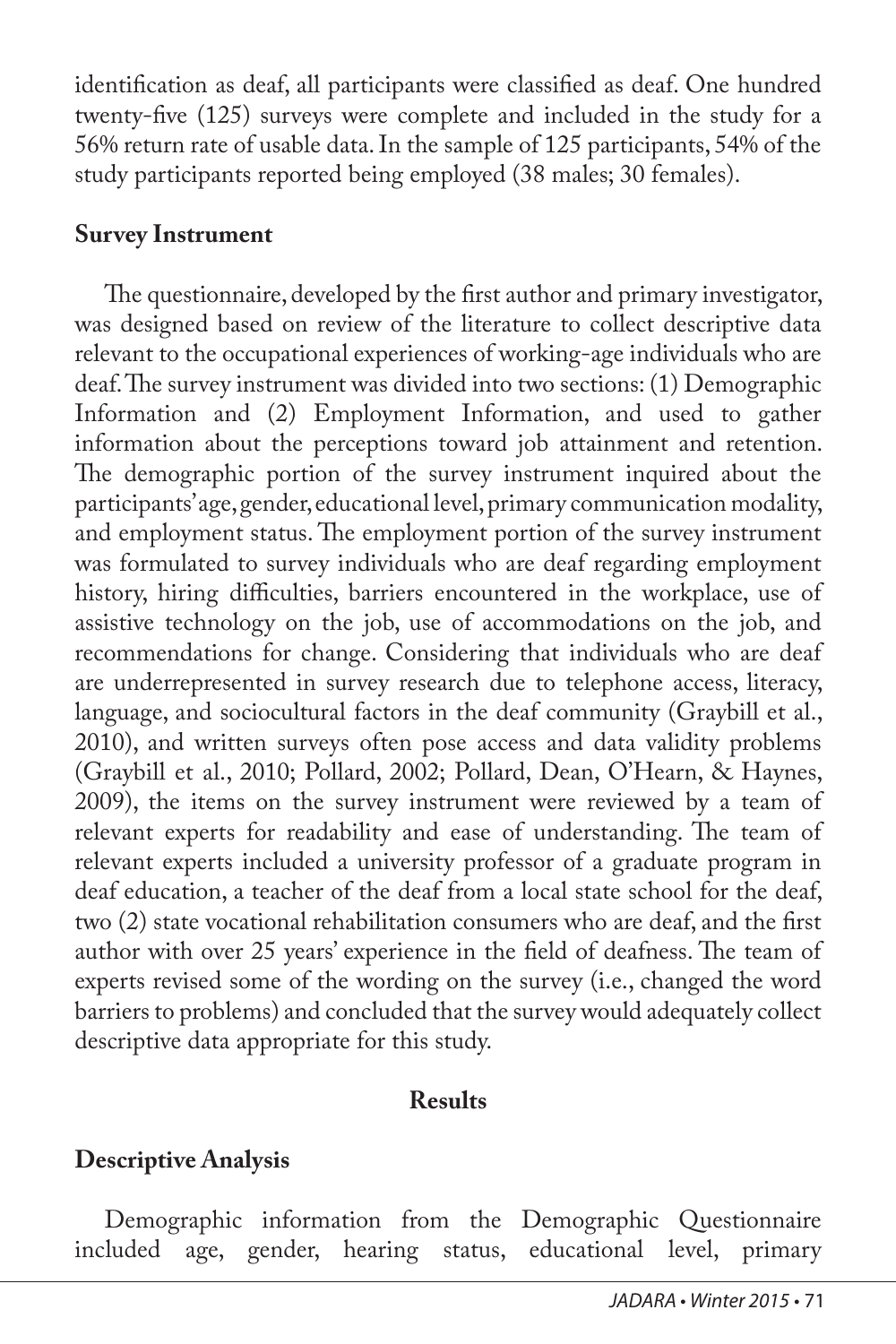communication modality, and use of assistive technology. Of the 224 surveys that were mailed to persons who are deaf, 156 surveys were returned for a 70% return rate. One hundred twenty-five (125) surveys were complete and included in the study for a 56% return rate of usable data. For the 125 usable surveys, there were 60 females (48%) and 65 male (52%). The mean age of participants was 30 years old (SD = 10), with 60 females (avg. age = 29 years) and 65 males (avg. age = 31 years).

The educational levels of participants included eight percent (8%) with a M.Ed. degree, 12% with a B.S. degree, 19% with some college, 32% completed high school with a special education certificate of completion, 15% completed high school with a regular high school diploma, and 14% did not complete high school. The study participants were also asked to identify their current employment status (employed or unemployed) on the employment portion of the survey. In the sample of 125 participants, 54% of the study participants reported being employed (38 males; 30 females).

Study participants identified barriers to employment (e.g., problems that persons who are deaf experience on the job). The authors categorized the study participants' reported problems encountered on the job into five general areas: (a) communication difficulties, (b) discrimination, (c) education level required for the job, (d) expectations of the employer in fulfilling job requirements, and (e) employer lacking knowledge about deafness. The two major barriers to employment reported by study participants were communication difficulties at 28.8 percent, and employer lacking knowledge about deafness at 18.4 percent.

Table 1 shows issues that study participants identified as problems encountered on the job. Consistent with the literature, study participants reported communication difficulties and conflicts related to the employer's limited knowledge of deaf culture as major problems encountered in the work environment (Houston et al., 2010; McCrone, 2011). Consistent with communication difficulties in the work environment identified in the literature for workers who are deaf was reported by study participants as "difficulty understanding in meetings*.*" Study participants indicated that they are usually expected to obtain notes from another employee after meetings or go directly to their supervisor to obtain necessary information.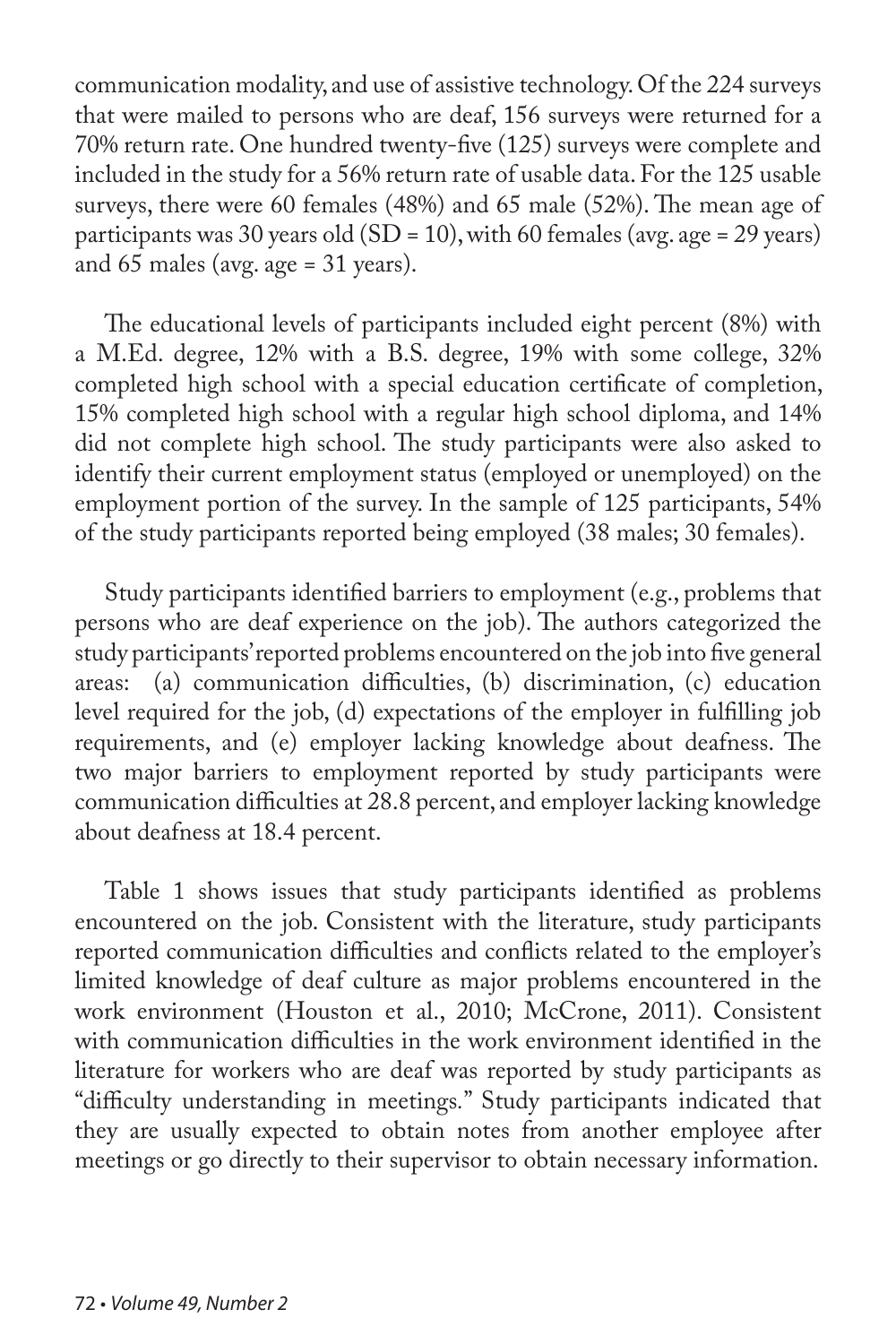| <b>Barrier to Job Attainment</b><br>and Retention | Frequency      | Percent |
|---------------------------------------------------|----------------|---------|
| Communication difficulties                        | 36             | 28.8    |
| Conflicts related to deaf culture                 | 23             | 18.4    |
| No interpreters available                         | 8              | 6.4     |
| Too much pressure                                 | 8              | 6.4     |
| Discrimination                                    | 7              | 5.6     |
| Low morale                                        | 7              | 5.6     |
| Inconsistent expectation of employer              | $\overline{4}$ | 3.2     |
| Limited advancement                               | 4              | 3.2     |
| Misunderstanding in meeting                       | $\overline{4}$ | 3.2     |
| <b>Transportation difficulties</b>                | $\overline{4}$ | 3.2     |
| Underemployed                                     | 4              | 3.2     |
| Unrealistic expectations of employer              | 4              | 3.2     |
| Long hours                                        | 3              | 2.4     |
| Maltreatment                                      | 3              | 2.4     |
| Physical limitations                              | 3              | 2.4     |
| Unfair treatment                                  | 3              | 2.4     |
| <b>Totals</b>                                     | 125            | 100.0   |

#### **Table 1. Barriers to Job Attainment and Retention**

*Note. The above items were listed by study participants as barriers to employment and job retention. They are listed according to frequency with the highest frequency listed first.* 

On the survey instrument, study participants identified recommendations for improvement (e.g., things they would change on their job) on their job. Study participants provided descriptive information regarding changes that they would like to see on the job and in their work experience (e.g., more ADA awareness, better communication, boss more patient). Table 2 shows the recommendations that study participants provided for improvement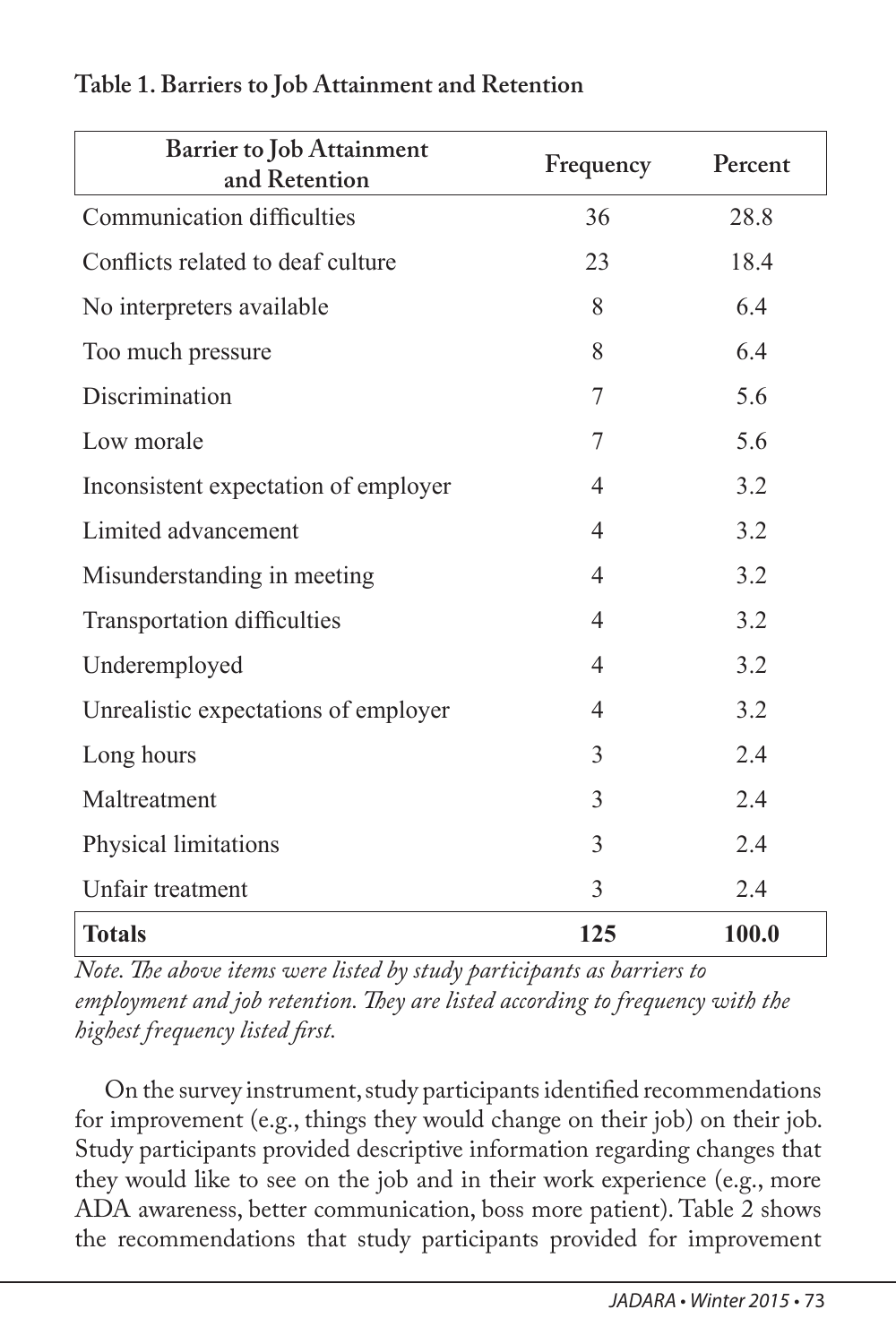for job attainment and retention of persons who are deaf. Many of the recommendations are related to issues that are clearly covered under Title I of the ADA such as, equal access in meetings and having a sign language interpreter for meetings. In addition, many of the study participants' recommendations for change were factors related to the employer and employment site, rather than factors related to the employee who is deaf.

## **Table 2. Recommendations for Change**

Advocacy for deaf employees More ADA awareness Be more aware of deaf person's needs Better communication Better relations among staff Boss be more patient Boss understand deaf people Equal access to meetings and instruction Have interpreter for meetings Improve communication between employees More deaf employees More hours More knowledge about deafness More opportunities for advancement More opportunities for more money Better job Sign language classes for hearing employees Touch deaf employee instead of waving hand in front of face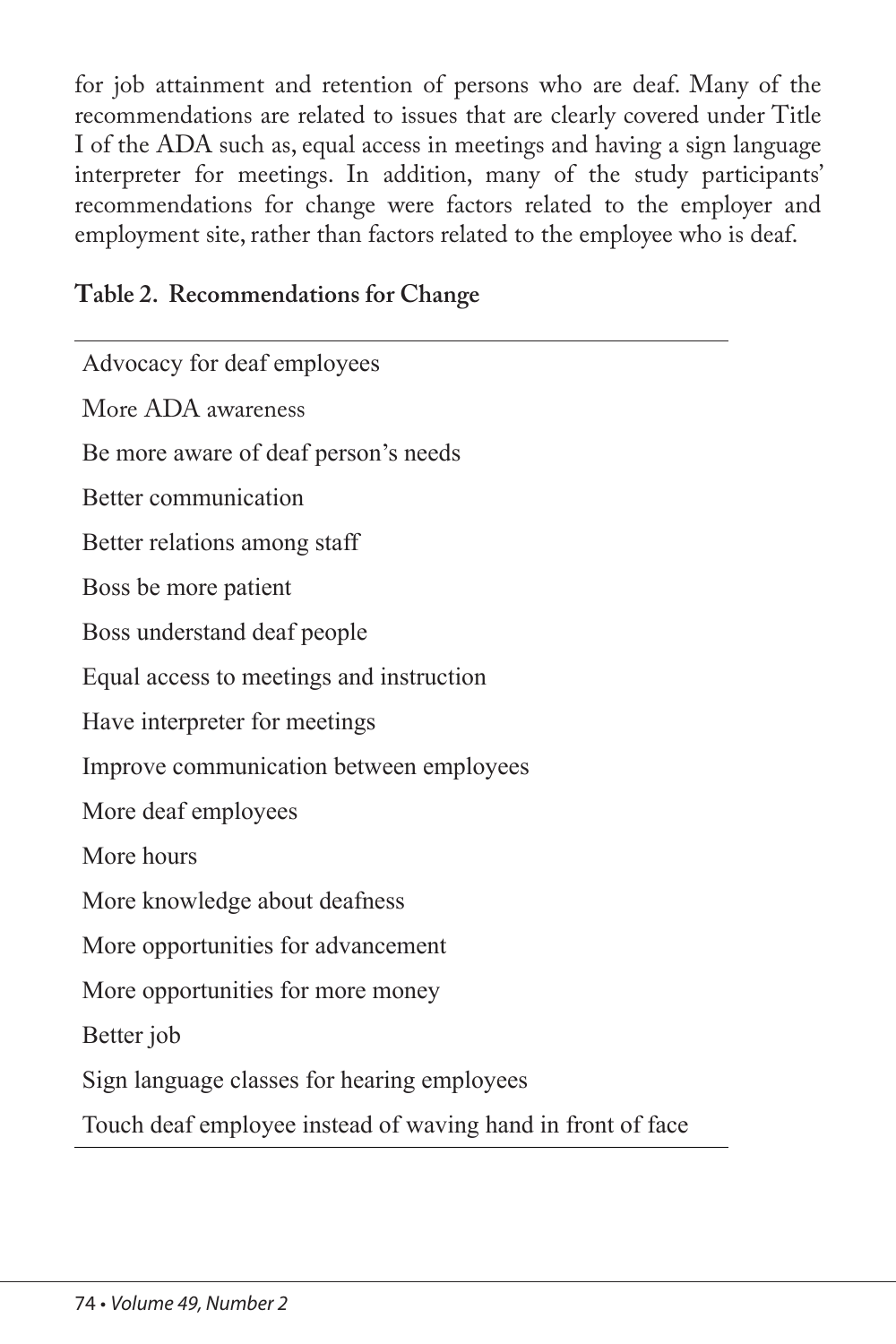### **Experimental Analysis**

A chi square test for independence was used to explore the relationship between (a) gender and employment status and (b) education level and employment status. For our sample of 125 participants, 30 (50%) of the 60 females, and 38 (58%) of the 65 males, reported current employment.

**Relationship between gender and employment status.** The Chisquare test for independence (with Yates Continuity Correction) indicated no significant association between gender and employment status, Χ<sup>2</sup>(1, *n*   $= 125$ ) = .59,  $p = .44$ ,  $phi = .09$ . The null hypothesis, there is no relationship between gender and employment status, was accepted, indicating that the proportion of males employed is not significantly different from the proportion of females employed.

**Relationship between educational level and employment status**. The Chisquare test for independence indicated an association between employment status and educational level,  $X^2(1, n = 125) = 39.1, p = .00, \rho bi = .56$ . The null hypothesis, there is no relationship between employment status and level of education, was rejected, indicating a significant relationship between the employment status and level of education for study participants.

Consistent with the literature, the higher levels of education yielded a higher proportion of employed individuals (e.g., Master's degree = 100% employed; Bachelor's degree = 100% employed; some college = 71% employed; High School diploma/equivalency = 47% employed; completion of High School with a special education certificate = 25% employed; not completing High School = 41% employed). Considering that the  $2 \text{ X } 6$ , Chi-square test for independence exploring an association between employment status and educational level contained 1 cell (8.3%) with an expected frequency count less than 5 (chi-square assumption), data regarding educational level for (a) some college, (b) bachelor's degree, and (c) master's degree were collapsed to further explore this relationship. The 2 X 4, Chi-square test for independence also indicated an association between employment status and educational level,  $X^2(1, n = 125) = 35.0, p = .00, \rho bi = .53$ .

Consistent with the literature, the results of this comparison suggest that educational level is an important factor in the employment status of individuals who are deaf (Boutin & Wilson, 2009; Walter & Dirmyer, 2013). However, an interesting factor in the data provided in this study was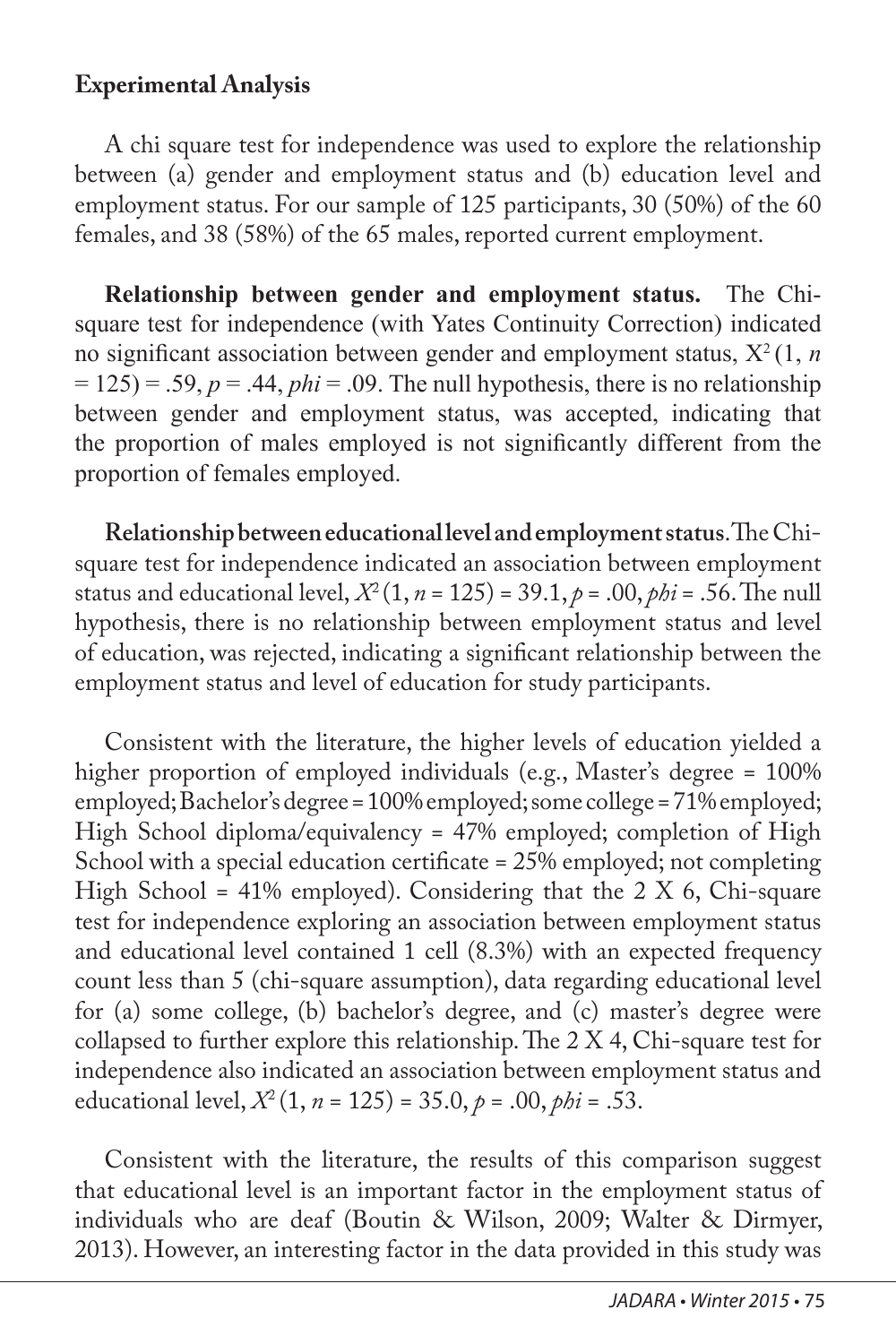that participants that graduated with a high school diploma reported similar employment status as those not completing high school. This suggests that obtaining employment is just as difficult for individuals who are deaf that graduate with a high school diploma, as for individuals that do not complete high school. This raises an interesting question as to the possible skills or related barriers that these two groups may have in common.

## **Limitations of the Study**

The mean age of the participants in this study  $(x = 30; SD = 10)$  and range of ages is a possible limitation, considering the advancements and changes in the process of education for persons who are deaf. The results may be skewed due to the possibility that the mean-age of the sample received their education and training under a less developed curriculum than is currently in place. The younger participants may have received more vocational training, as well as vocational training opportunities, than the older participants. The results also suggest that participants with postsecondary education or training appeared to fare better with regards to occupational attainment and retention. In this regard, the older participants may not have experienced as many opportunities for postsecondary education and training as the younger participants.

The process of collecting data in written form may have limited the study results due to difficulty of study participants in completing the survey instrument. It is possible that recipients of the survey became overwhelmed with the written format and therefore, did not complete the survey and return it. Future surveys may offer an alternative for individuals needing a more visual communication format.

A final limitation of this study is the sample size and geographical location of the sample. The sample was a unique population in an identified, geographical location, and may not be representative of the experiences of all persons who are deaf. In addition, the levels of accommodations, hiring practices, and barriers to employment may be unique to the geographical location of the sample, resulting in limited possibilities to generalize the study results.

# **Practical Implications**

The results of this study are consistent with relevant literature, suggesting that difficulties with communication, inadequate education and technical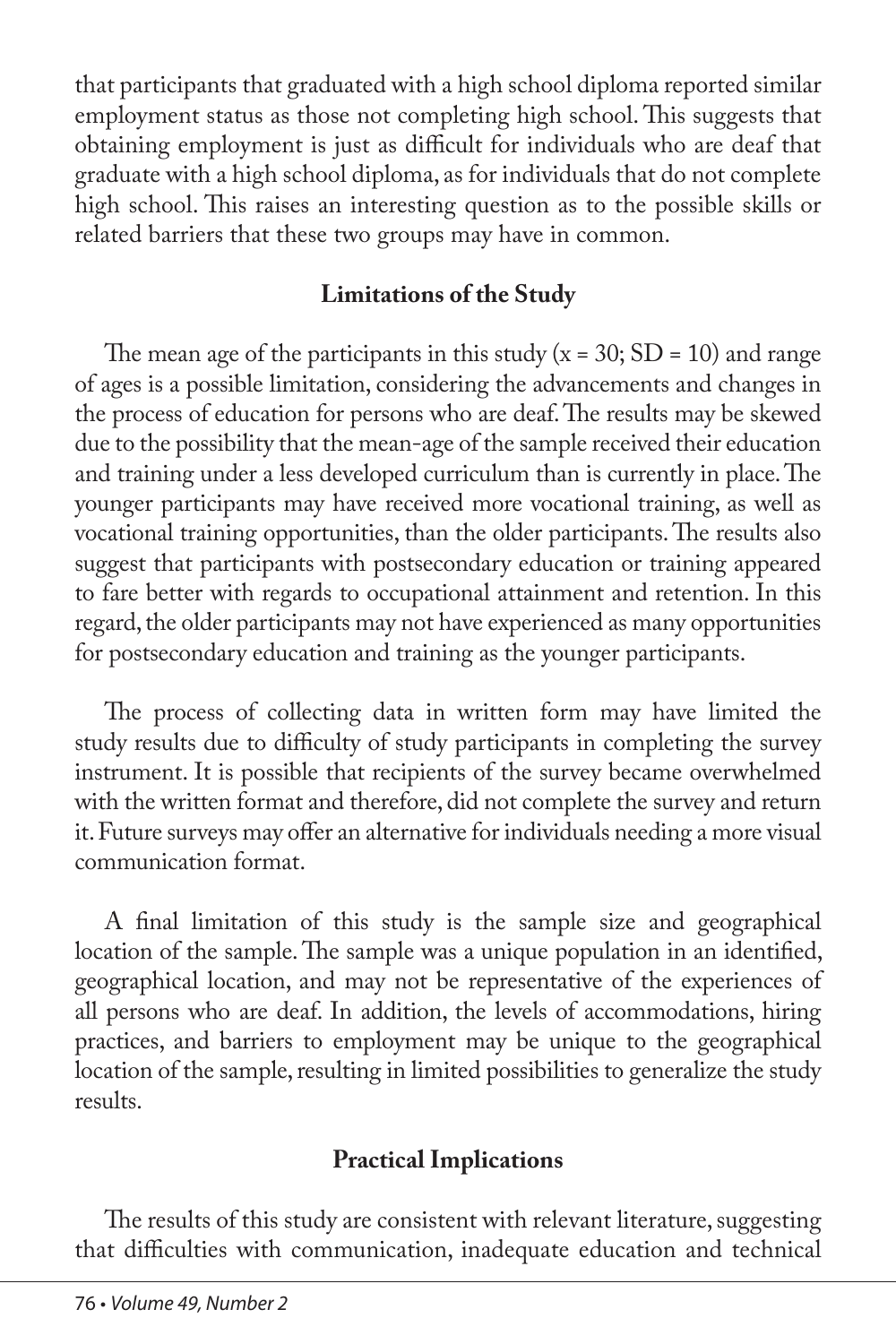training, and employer attitudes contribute to or impede job attainment and retention for individuals who are deaf. The rehabilitation counselor can play an essential role in promoting job attainment and retention, and enhancing the occupational opportunities for people who are deaf. Research indicates that rehabilitation counseling specifically related to hearing loss has significant supportive outcomes (Boutin, 2010). Certified rehabilitation counselors specifically trained to provide services to individuals who are deaf is recognized as a national priority by the U.S. Department of Education and the Rehabilitation Services Administration (Proposed Priority-Rehabilitation Training, 2014). These specifically trained certified rehabilitation counselors can serve as a bridge between consumers who are deaf and employers. They can educate employees and employers about the ADA and the rights of people with disabilities, recommend appropriate assistive technology, facilitate communication, and assist employees who are deaf in their efforts to advocate for themselves. Methods of disseminating information about the options currently available to promote occupational success for employees who are deaf must be developed and effectively implemented.

A common thread throughout the literature and evident in this study is the importance of appropriate accommodations to the successful employment outcomes for individuals who are deaf. Although this study involved a limited sample size, the results are useful in offering suggestions to enhance competitive employment for this population. Participants in this study that graduated with a special education certificate reported a similar employment status as those not completing high school. This may suggest that the curriculum for students obtaining a special education certificate should be reviewed for mastery of related job skills. Increasing actual job skill training, with an inclusion of possible apprenticeship opportunities, may give individuals who graduate with a special education certificate an advantage as they enter the workforce.

Increasing successful occupational outcomes for individuals who are deaf must involve a planned process of training, support, and advocacy for employees and potential employers. Assisting individuals who are deaf to understand and disseminate vital information to potential employers regarding accommodations and other ways to enhance workplace productivity is essential to the future advancement of this population in today's workforce. Assistance centers like the Job Accommodations Network ( JAN), the Disability and Business Technical Assistance Centers (DBTACs), and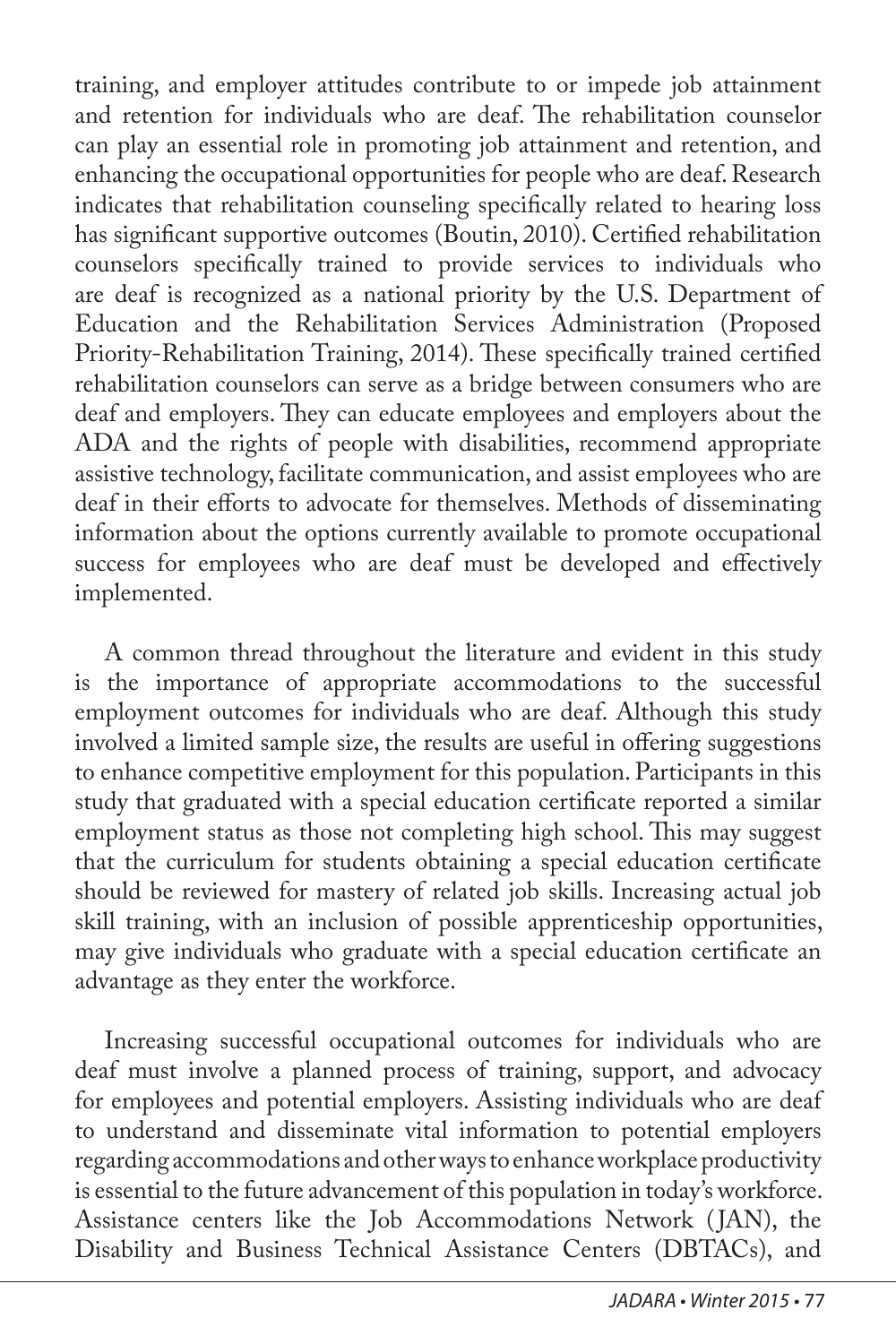the state-level Assistive Technology Projects have been created to provide information and technical assistance to employers, employees, and other people with questions about accommodations, and to address employer concerns about accommodating employees with disabilities. Future research that provides employer data would be an important strategy toward improving the occupational opportunities for this diverse population.

#### *Contact Information*

Robin E. Perkins-Dock Wilson-Salem State University 601 S. Martin Luther King Jr. Drive Anderson Center C024A Winston-Salem, NC 27110 dockre@wssu.edu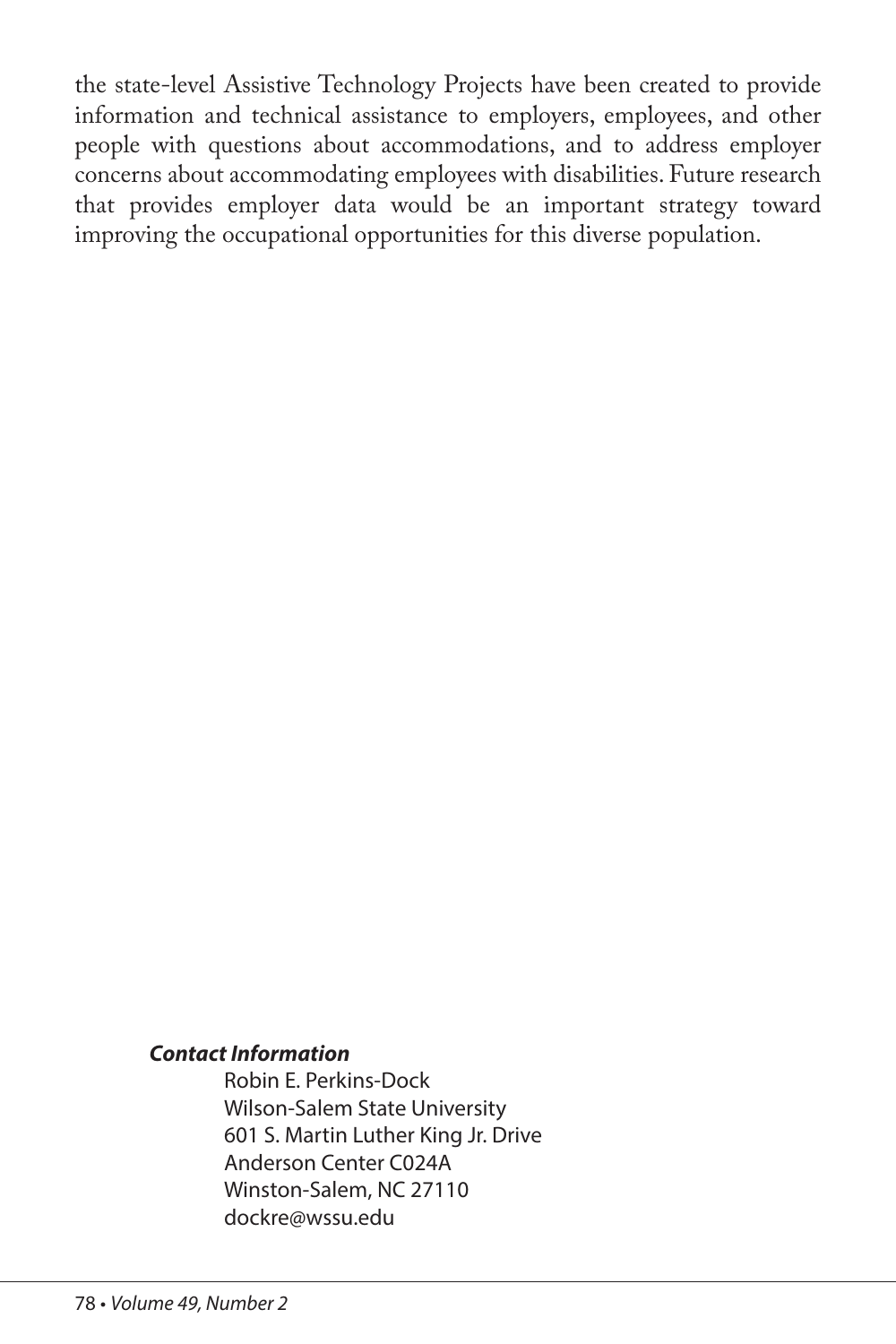## **References**

Americans with Disabilities Act (ADA) of 1990, Pub. L. No. 101-336, 104 Stat. 328 (1990).

- Appelman, K. I., Callahan, J. O., Mayer, M. H., Luetke, B. S., & Stryker, D. S. (2012). Education, employment, and independent living of young adults who are deaf and hard of hearing. *American Annals of the Deaf, 157*(3), 264-275.
- Barnett, S., Klein, J. D., Pollard, R. Q., Samar, V., Schlehofer, D., Starr, M., …Pearson, T. A. (2011). Community participatory research with deaf sign language users to identify health inequities. *American Journal of Public Health, 101*(12), 2235-2238.
- Boutin, D. L. (2009). The impact of college training and vocational rehabilitation services on employment for consumers with hearing loss. *Journal of the American Deafness and Rehabilitation Association, 42*(2), 73-89.
- Boutin, D. L. (2010). Occupational outcomes for vocational rehabilitation consumers with hearing impairments. *Journal of Rehabilitation, 76*(3), 40-46.
- Boutin, D. L., & Wilson, K. B. (2009). Professional jobs and hearing loss: A comparison of deaf and hard of hearing consumers. *Journal of Rehabilitation, 75*(1), 36-40.
- Bowe, F. G., McMahon, B. T., Chang, T., & Louvi, I. (2005). Workplace discrimination, deafness and hearing impairment: The national EEOC ADA research project. *Work, 25*, 19-25.
- Bradley, C. F., Ebener, D. J., & Geyer, P. D. (2013). Contributors to successful VR outcomes among non-Latino (Caucasian) and Latino consumers with hearing loss. *Journal of Rehabilitation, 79*(2), 24-33.
- Cawthon, S. W., Leppo, R., & pepnet 2 Research and Evidence Synthesis Team. (2013). Accommodations quality for students who are d/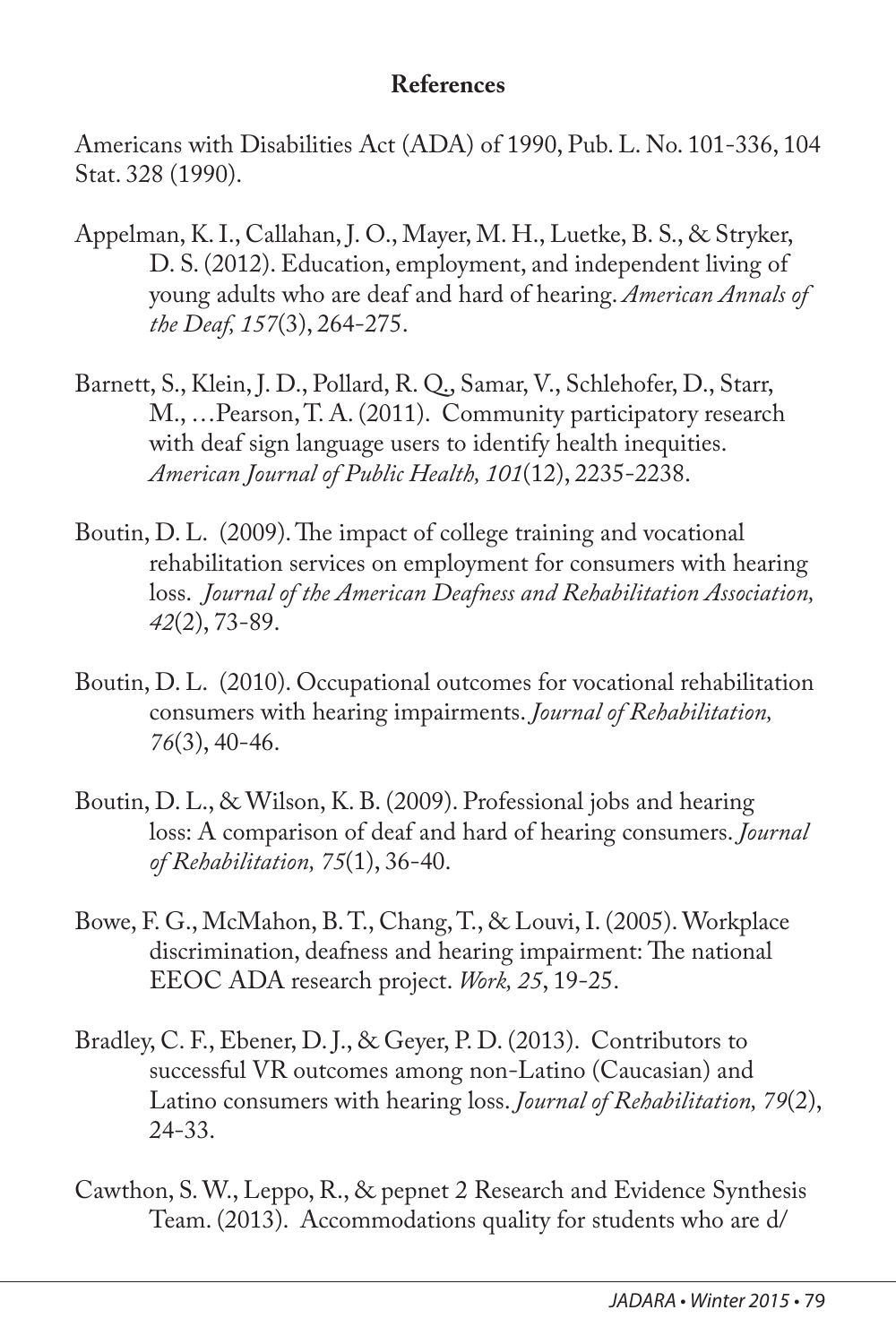Deaf or hard of hearing. *American Annals of the Deaf*, 158(4), 438-452.

- Dallas Hearing Foundation (2014). *Facts about Deafness*. Retrieved from http://dallashearingfoundation.org/facts/
- Erickson, W., Lee, C., & von Schrader, S. (2014). *Disability Statistics from the 2012 American Community Survey (ACS).* Ithaca, NY: Cornell University Employment and Disability institute (EDI). Retrieved from www.disabilitystatistics.org
- Foster, S., & MacLeod, J. (2003). Deaf people at work: Assessment of communication among deaf and hearing persons in work settings. *International Journal of Audiology, 42* (Supplement 1), S128-S139.
- Frasier, D. M., Hansmann, S., & Saladin, S. P. (2009). Psychosocial aspects of deafness: Implications for rehabilitation counselors. *Journal of the American Deafness and Rehabilitation Association, 43*(1), 52-68.
- Garberoglio, C. L., Cawthon, S. W., & Bond, M. (2014). Assessing English literacy as a predictor of post school outcomes*. Journal of Deaf Studies and Deaf Education, 19*(1), 50-67.
- Geyer, P. D., & Schroedel, J. G. (1999). Conditions influencing the availability of accommodations for workers who are deaf or hardof-hearing. *Journal of Rehabilitation, 65*(2), 42-50.
- Geyer, P. D., & Williams, E. (1999). The role of technical assistance centers in addressing employer concerns about accommodating workers who are deaf or hard of hearing. *Labor Law Journal, 50* (4), 280- 288.
- Graybill, P., Aggas, J., Dean, R. K., Demers, S., Finigan, E. G., & Pollard, Jr., R. Q. (2010). A community –participatory approach to adapting survey items for deaf individuals and American sign language. *Field Methods, 22*(4), 429-448.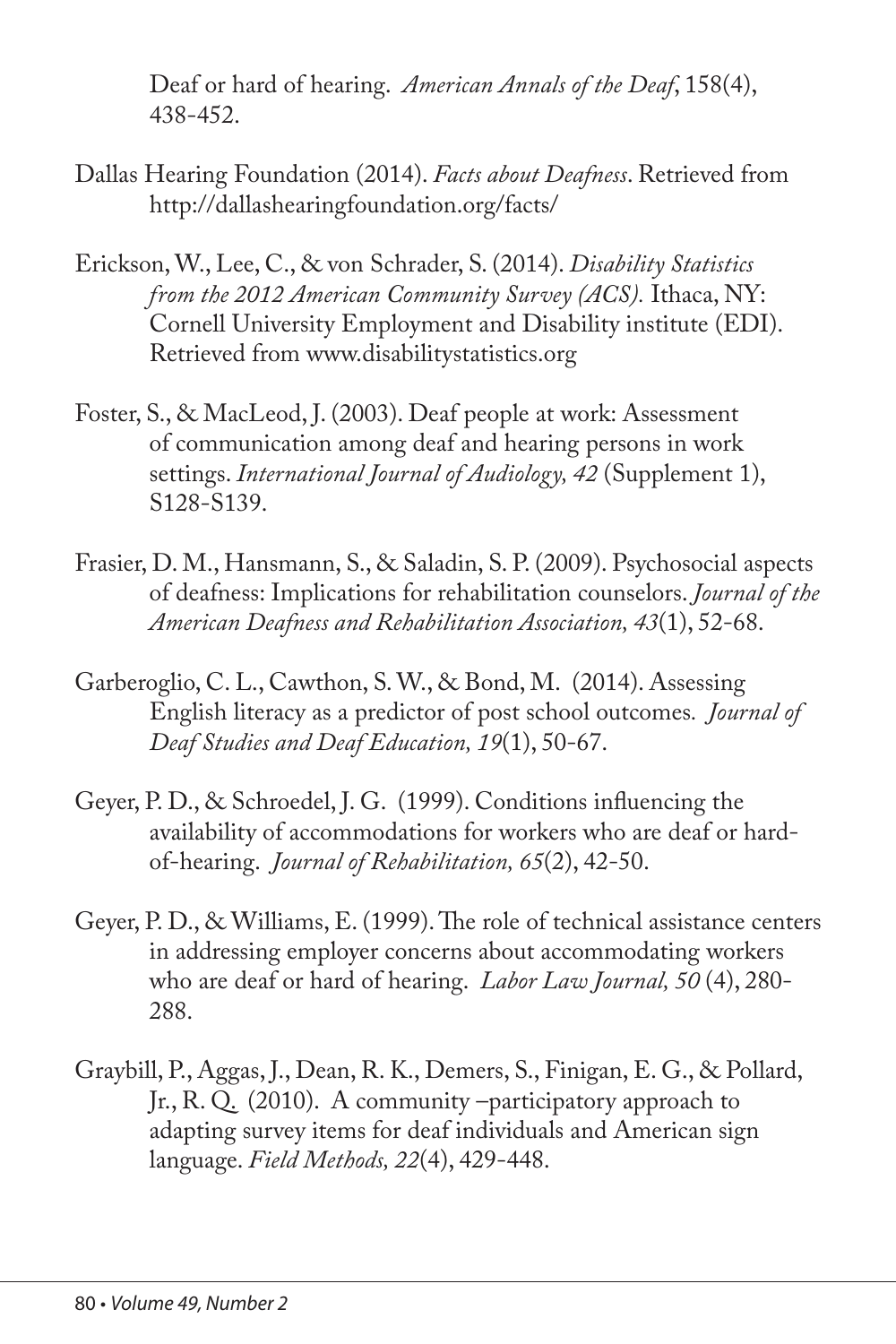- Haskins, R., Holzer, H., & Lerman, R. (2009). Promoting *economic mobility by increasing postsecondary education.* Economic Mobility Project. Washington, DC: Urban Institute Press. Retrieved from http://www.urban.org/uploadedpdf/1001280\_promotingeconomic. pdf
- Haynes, S. (2014). Effectiveness of communication strategies for deaf or hard of hearing workers in group settings. *Work, 48*(2), 193-202.
- Haynes, S., & Linden, M. (2012). Workplace accommodations and unmet needs specific to individuals who are deaf or hard of hearing. *Disability and Rehabilitation: Assistive Technology, 7*(5), 408-415.
- Houston, K., Lammers, H. B., & Svorny, S. (2010). Perceptions of the effect of public policy on employment opportunities for individuals who are deaf or hard of hearing. *Journal of Disability Policy Studies, 21*(1), 9-21. doi: 10.1177/1044207309357428
- Jennings, M. B., Shaw, L., Hodgins, H., Kuchar, D. A., & Bataghva, L. P. (2010). Evaluating auditory perception and communication demands required to carry out work tasks and complimentary hearing resources and skills for older workers with hearing loss. *Work, 35*, 101-113.
- Job Accommodation Network [ JAN]. (2013a). Accommodation and compliance series: *Employees with hearing loss.* Retrieved from http://askjan.org/media/Hearing.html
- Job Accommodation Network [ JAN]. (2013b). Effective accommodation practices (EAP) Series: *Job accommodations for people with hearing loss*. Retrieved from http://askjan.org/media/deaf.htm
- Kimmery, M. A., & Compton, M. V. (2014). Are you deaf or hard of hearing? Which do you go by: Perceptions of identity in families of students with hearing loss. *The Volta Review, 114*(2), 157-192.
- Luft, P. (2000). Communication barriers for deaf employees: Needs assessment and problem-solving strategies. *Work, 14* (1), 51-59.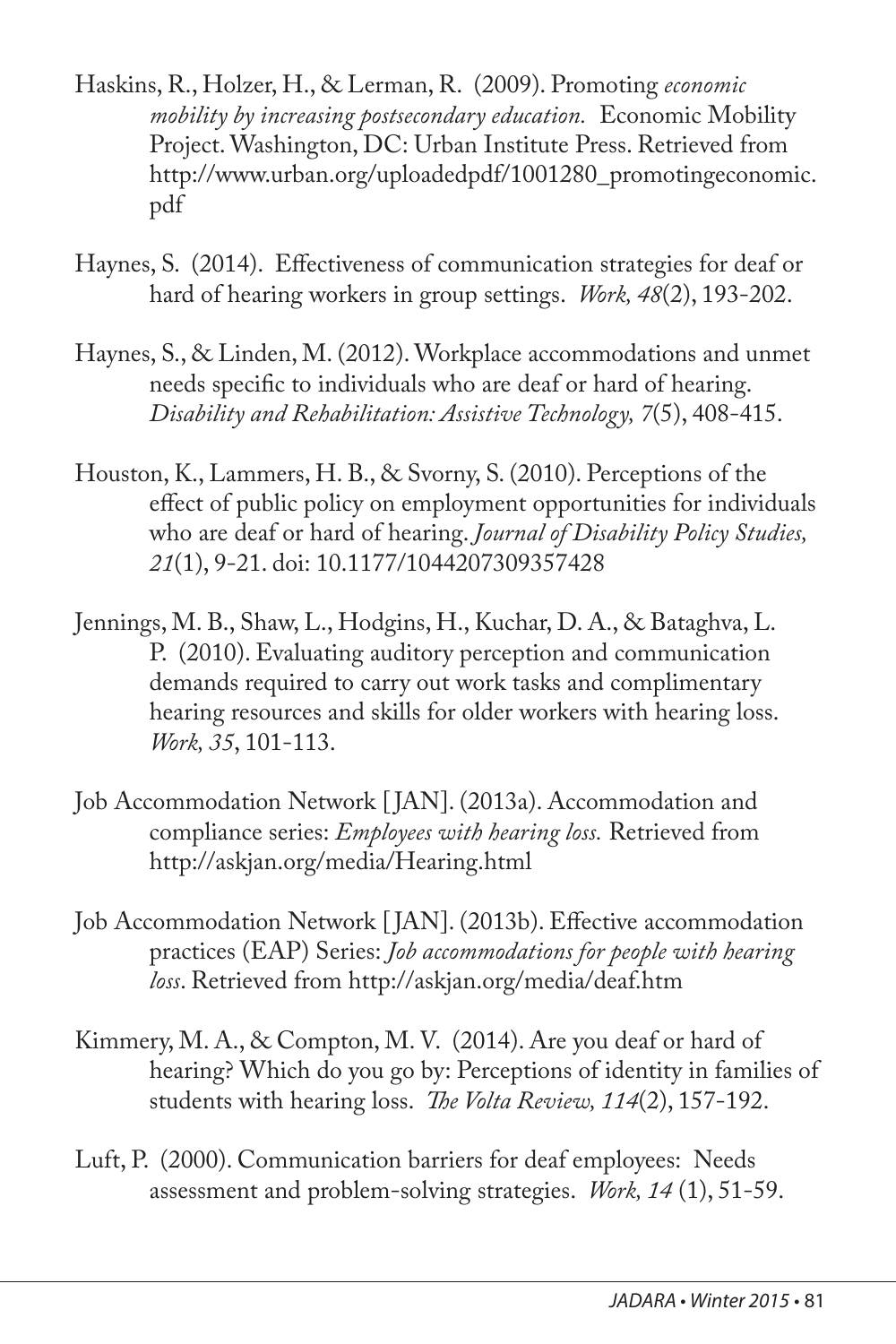- Luft, P. (2012). Employment and independent living skills of public school high school deaf students: Analyses of the Transition Competence Battery response patterns. *Journal of the American Deafness and Rehabilitation Association, 45*(2), 292-313.
- Luft, P., & Huff, K. (2011). How prepared are transition-age deaf and hard of hearing students for adult living? Results of the Transition Competence Battery. *American Annals of the Deaf, 155* (5), 569-579.
- McCrone, W. P. (2011). Practical implications of the 2008 Americans with Disabilities Act Amendments (Title I) for rehabilitation counselors and deaf job seekers. *Journal of the American Deafness and Rehabilitation Association, 44*(2), 54-66.
- McKee, M., Schlehofer, D., & Thew, D. (2013). Ethical issues in conducting research with deaf populations. *American Journal of Public Health, 103*(12), 2174-2178.
- McKee, M., Thew, D., Starr, M., Kushalnagar, P., Reid, J. T., Graybill, P.,…Pearson, T. (2012). Engaging the deaf American sign language community: Lessons from a community-based participatory research center. *Progress in Community Health Partnerships: Research, Education, and Action, 6*(3), 321-329.
- Moore, C. (2002). Relationship of consumer characteristics and service provision to income of successfully rehabilitated individuals who are deaf. *Rehabilitation Counseling Bulletin, 45*(4), 233-239.
- National Association of the Deaf (NAD). (2014a). *Community and Culture*. Retrieved from http://nad.org/issues/american-sign-language/ community-and-culture-faq
- National Association of the Deaf (NAD). (2014b). Making communication and information accessible. Retrieved from http:// nad.org/issues/technology
- National Center for Health Statistics. (2011). *Disability and Functioning (Adults)*. Retrieved from http://www.cdc.gov/nchs/fastats/disable. htm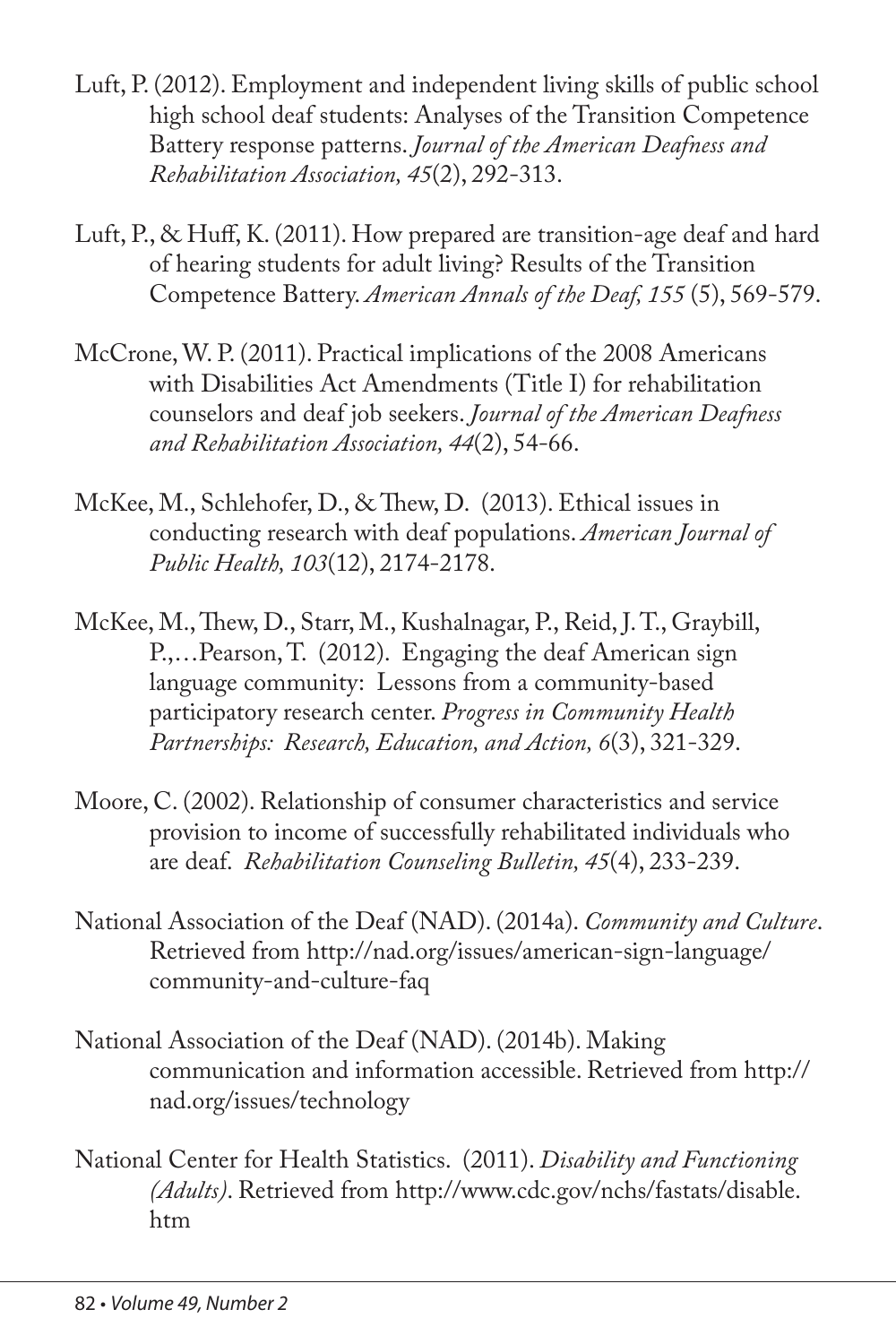National Institute on Deafness and Other Communication Disorders (NIDCD). (2011). *NIDCD Fact Sheet: Assistive Devices for People with Hearing, Voice, Speech, or Language Disorders*. NIH Publication No. 11-7672. Retrieved from http://www.nidcd.nih.gov/health/ hearing/Pages/Assistive-Devices.aspx

- National Institute on Deafness and Other Communication Disorders (NIDCD). (2010). *Quick Statistics*. Retrieved from http://www. nidcd.nih.gov/health/statistics/Pages/quick.aspx
- Pick, L. (2013). *Health care disparities in the deaf community*. American Psychological Association, Spotlight on Disability Newsletter. Retrieved from http://www.apa.org/pi/disability/resources/ publications/newsletter/2013/11/deaf-community.aspx
- Pollard, R. Q. (2002). Ethical conduct in research involving deaf people. In V.A. Gutman (Ed.), *Ethics in Mental Health and Deafness*, (pp. 162-78). Washington, DC: Gallaudet University Press.
- Pollard, R. Q., Dean, R. K., O'Hearn, A., & Haynes, S. L. (2009). Adapting health education material for deaf audiences. *Rehabilitation Psychology, 54*, 232-238.
- Proposed Priority-Rehabilitation Training: Rehabilitation Long-Term Training Program-Rehabilitation Specialty Areas, 79 Fed. Reg. 92 (May 13, 2014), p. 27238.
- Rosengreen, K., & Saladin, S. P. (2010). Deaf workers prioritized workplace expectations: A qualitative study. *Journal of the American Deafness and Rehabilitation Association, 42*(3), 128-151.
- Scherich, D. L. (1996). Job accommodations in the workplace for persons who are deaf or hard of hearing: Current practices and recommendations. *Journal of Rehabilitation, 62* (2), 27-35.
- Scherich, D. L., & Mowry, R. L. (1997). Accommodations in the workplace for people who are hard of hearing: Perceptions of employees. *Journal of the American Deafness and Rehabilitation Association, 31*(1), 31-43.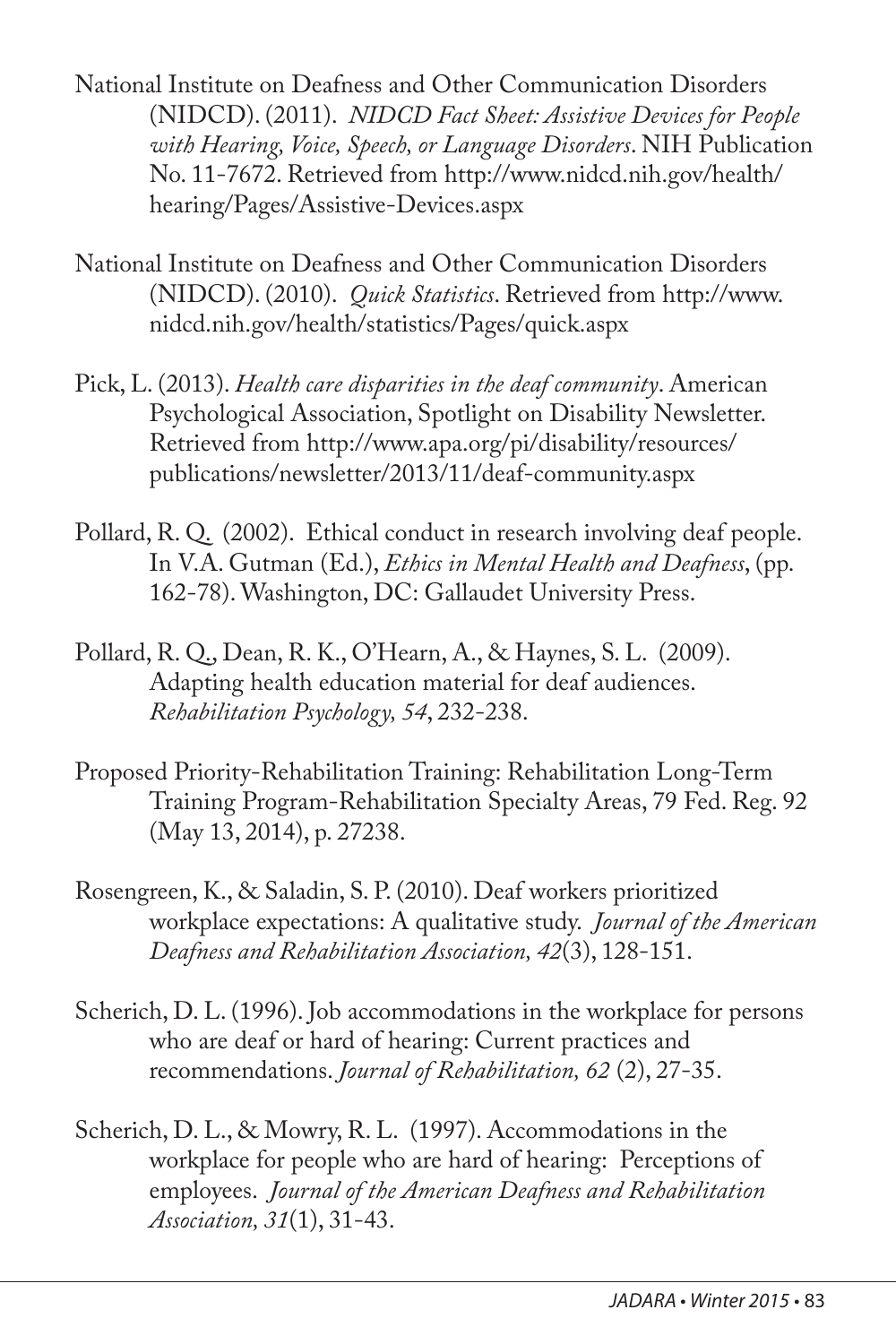- Schiller, J. S., Lucas, J. W., & Peregoy, J.A. (2012). Summary health statistics for U.S. adults: National Health Interview Survey, 2011. *National Center for Health Statistics. Vital Health Stat*, 10(256).
- Schley, S., Walter, G. G., Weathers II, R. R., Hemmeler, J., Hennessey, J. C., & Burkhauser, R. V. (2011). Effects of postsecondary education on the economic status of persons who are deaf or hard of hearing*. Journal of Deaf Studies and Deaf Education, 16*(4), 524-536.
- Shuler, G. K., Mistler, L. A., Torrey, K., & Depukat, R. (2014). More than signing: Communicating with deaf. *Nursing Management, 45*(3), 20-27.
- Smith, J. A. (2011). Embracing the elephant in the room: Interviewing ideas for applicants who are deaf or hard of hearing. *Journal of the American Deafness and Rehabilitation Association, 44*(2), 67-81.
- U.S. Bureau of Labor Statistics. (2013a). Earnings and unemployment rates by education attainment. Retrieved from http://www.bls.gov/ emp/ep\_chart\_001.htm
- U.S. Bureau of Labor Statistics. (2013b). Economic News Release, Table A-6. Employment status of the civilian population by sex, age, and disability status, not seasonally adjusted. Retrieved from http:// www.bls.gov/news.release/empsit.t06.htm
- U.S. Census Bureau. (2012). Disability Characteristics, 2008-2012 American Community Survey (ACS) 5-year Estimates, Table S1810; generated by Robin E. Perkins-Dock; using American Fact Finder; http://factfinder2.census.gov.
- Walter, G. G., Clarcq, J. R., Thompson, W. S. (2002). Effect of degree attainment on improving the economic status of individuals who are deaf. *Journal of the American Deafness and Rehabilitation Association, 35*(3), 30-46.
- Walter, G. G., & Dirmyer, R. (2013). The effect of education on the occupational status of deaf and hard of hearing 26-to-64-year-olds. *American Annals of the Deaf, 158*(1), 41-49.